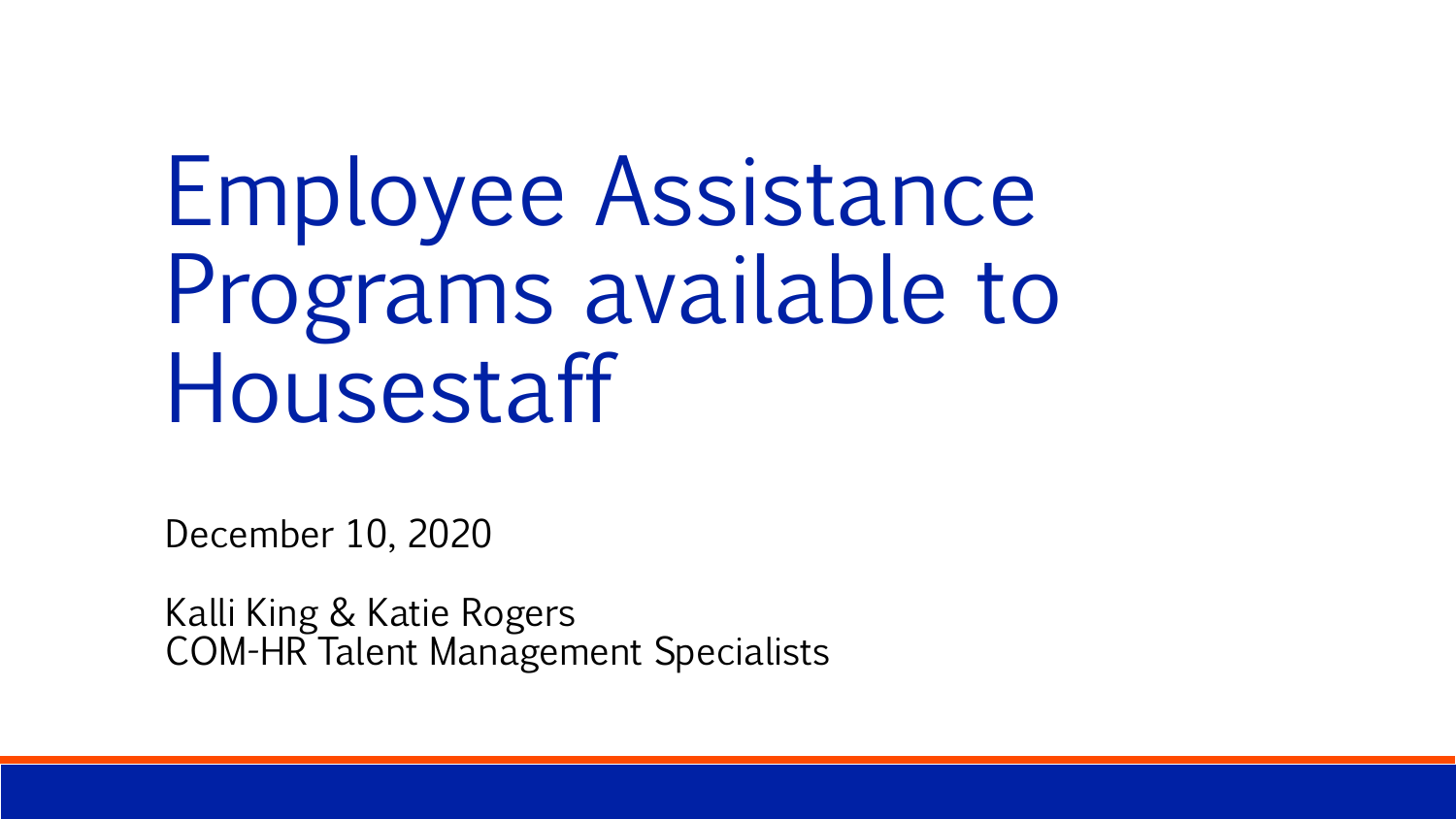## UFHR's Employee Assistance Program

#### Call: 833.306.0103 TTY: 800.697.0353

• Your toll-free number gives you direct, 24/7 access to a licensed counselor, who will answer your questions and, if needed, refer you to a counselor or other resources. You will be asked for your name, employer name, address, phone number and date of birth. [Telehealth options are also available](https://eap.ufl.edu/assets/docs/VideoAndOnlineCounselingOptions_UofFlorida.pdf).

> Online: [guidanceresources.com](https://guidanceresources.com/) \* App: GuidanceNow<sub>SM</sub> Web ID: UFEAP

• Log on today to connect directly with a consultant about your issue or to access articles, podcasts, videos and other helpful tools.

\*Please note: This link will take you to a non-UF website. If it is your first time visiting, click the Register tab and enter "UFEAP" in the Organization Web ID field. You will create a unique user ID and password, which will ensure confidentiality. You will not use your Gatorlink username and password.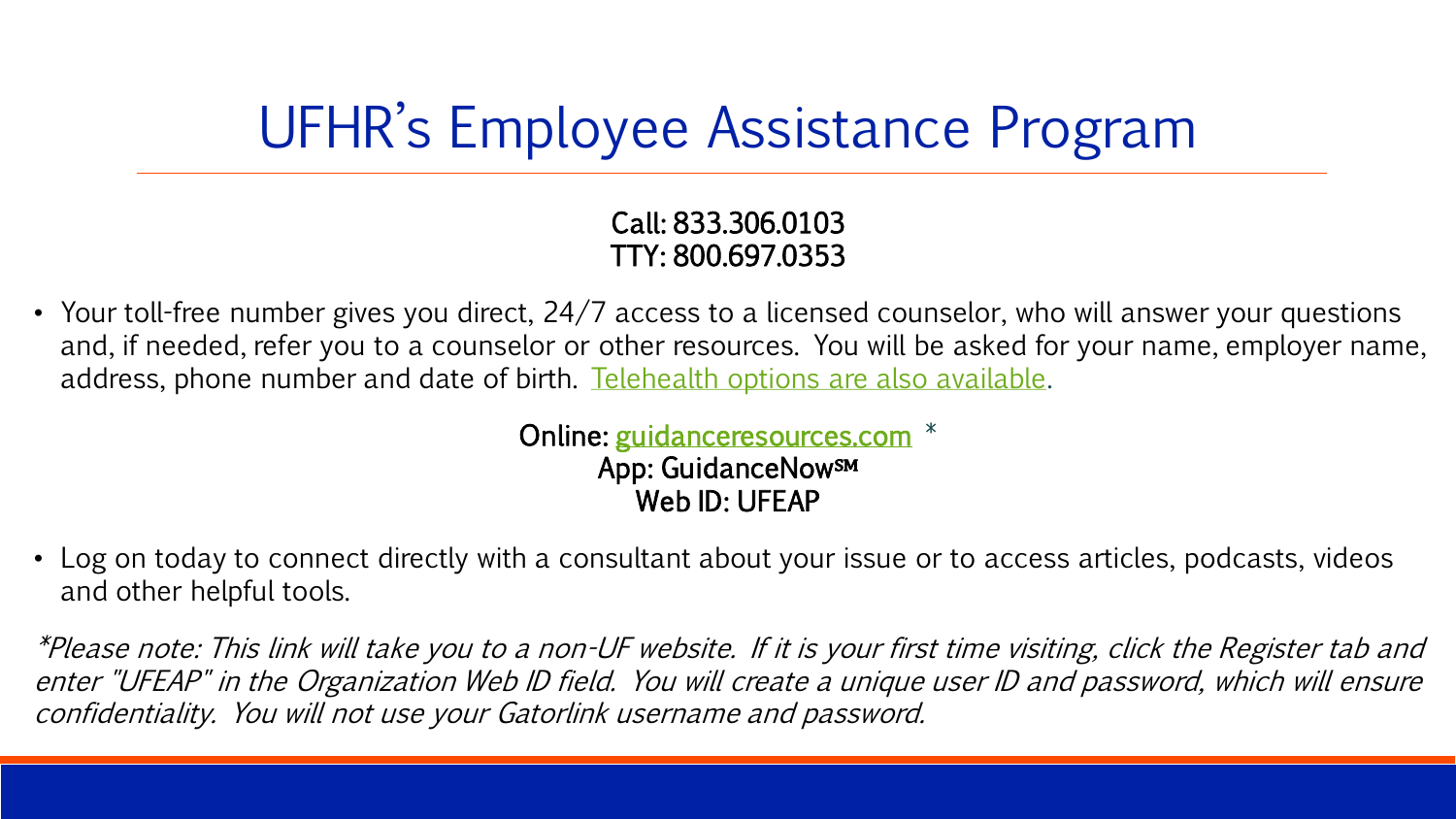### The Standard's Employee Assistance Program

There are times in life when you might need a little help coping or figuring out what to do. Take advantage of the Employee Assistance Program (EAP) which includes WorkLife Services and is available to you and your family in connection with your group insurance from The Standard. It's confidential — information will be released only with your permission or as required by law.

You, your dependents (including children to age 26) and all household members can contact master's-degreed clinicians 24/7 by phone, online, live chat, email and text. There's even a mobile EAP app. Receive referrals to support groups, a network counselor, community resources or your health plan. If necessary, you'll be connected to emergency services. Your program includes up to three face-to-face assessment and counseling sessions per issue. EAP services can help with:

- ➢Depression, grief, loss and emotional well-being
- $\triangleright$  Family, marital and other relationship issues
- $\triangleright$  Life improvement and goal-setting
- $\triangleright$  Addictions such as alcohol and drug abuse
- $\triangleright$  Stress or anxiety with work or family
- ➢Financial and legal concerns
- $\triangleright$  Identity theft and fraud resolution
- $\triangleright$  Online will preparation

Contact EAP 888.293.6948 TDD: 800.327.1833 24 hours a day, seven days a week [www.eapbda.com](http://www.eapbda.com/) Enter standard as the login ID and eap4u as the password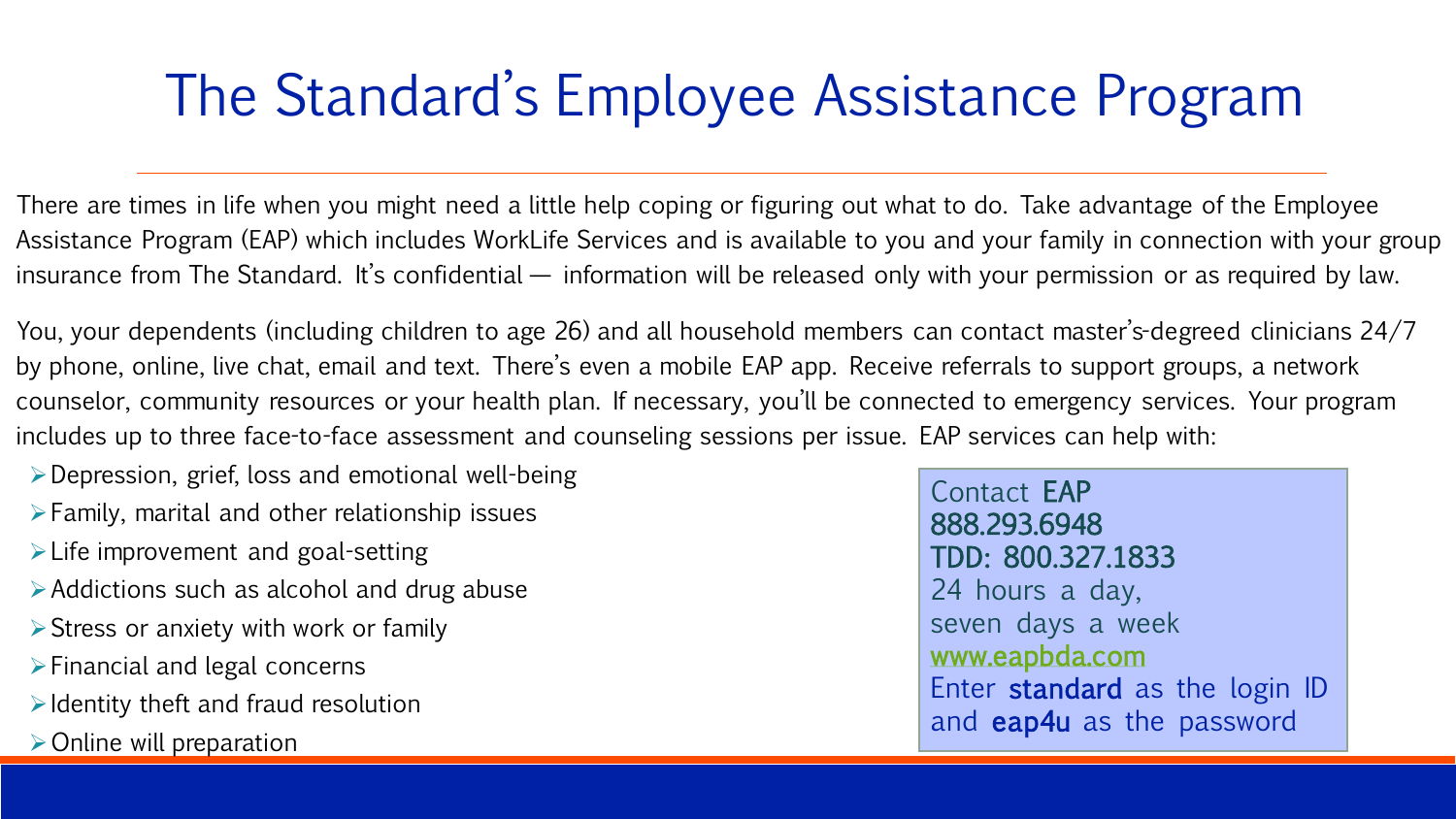

## Resources Available for Employees

Aid-a Gator



- Aid-a Gator is an emergency fund that provides limited assistance to UF faculty, staff and students who experience a temporary financial hardship. If you or someone you know is in need, please visit the following websites for more information:
	- Faculty and staff:<https://benefits.hr.ufl.edu/gatorperks/aid-a-gator/>



Field & Fork Pantry

◦ The Pantry offers non-perishable food, toiletries and fresh produce when available. Faculty, staff and students need only bring their Gator1 ID card. For more information, visit https://pantry.fieldandfork.ufl.edu/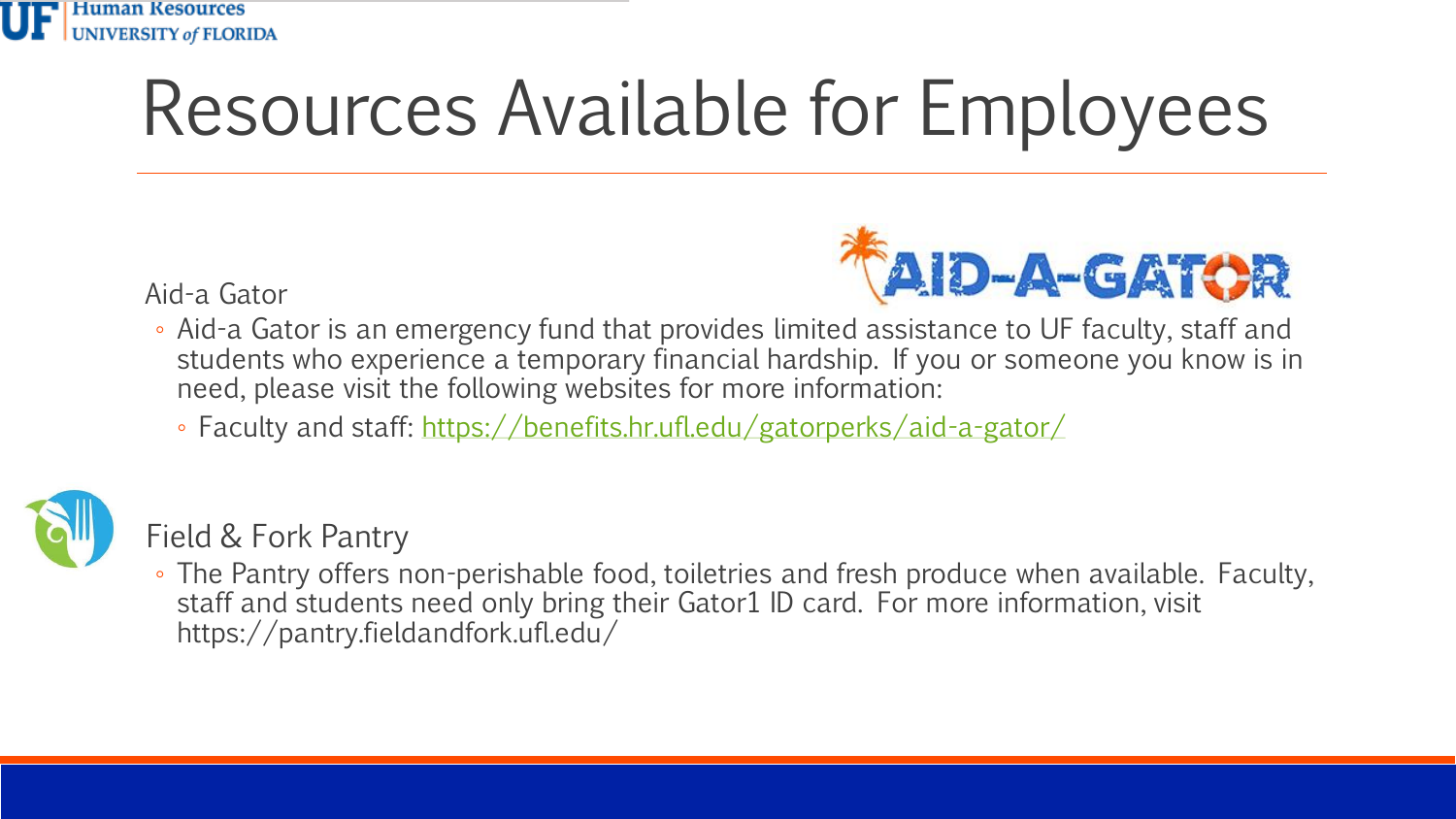

<https://benefits.hr.ufl.edu/gatorperks/>